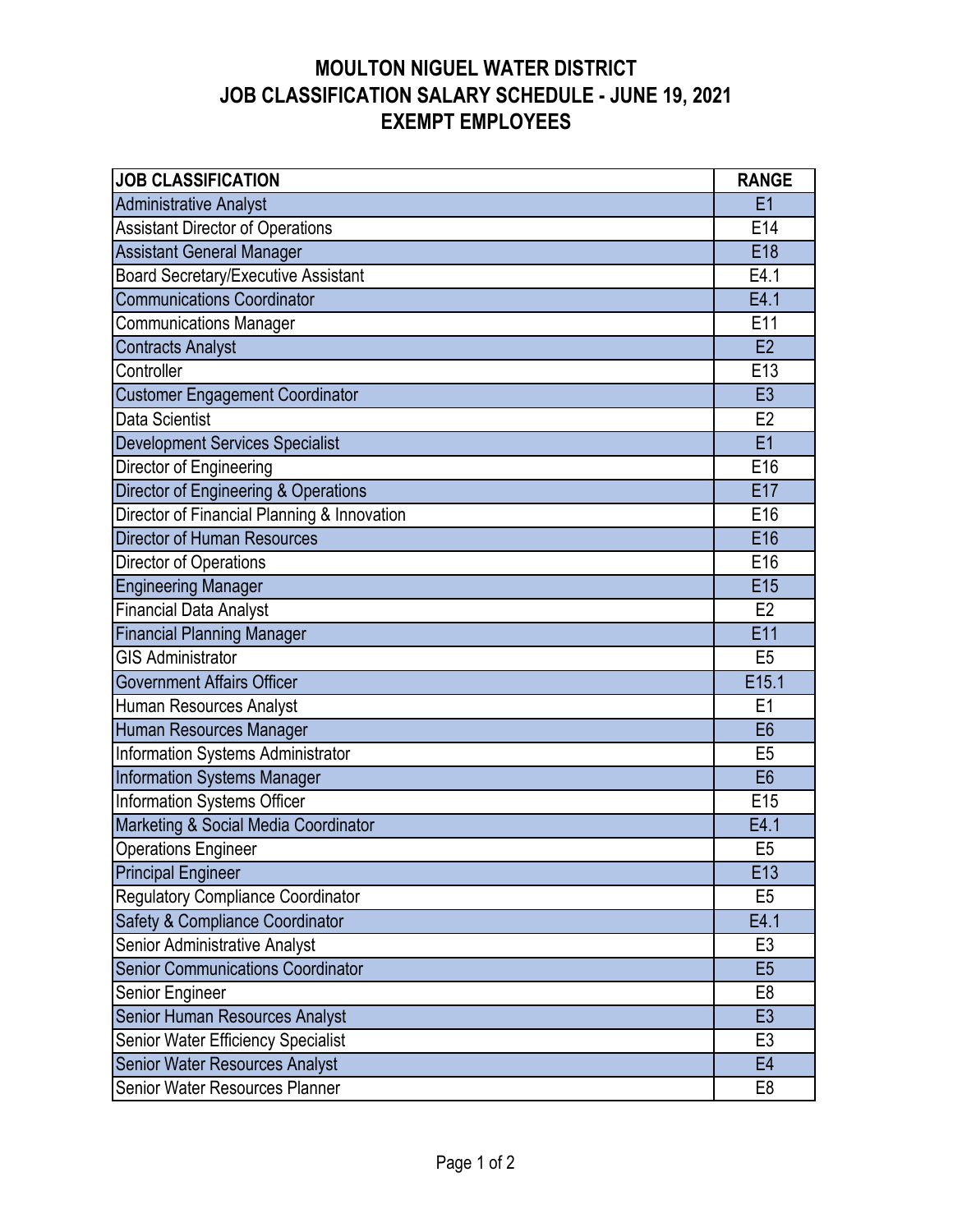| <b>JOB CLASSIFICATION</b>               | <b>RANGE</b>    |  |  |  |  |  |
|-----------------------------------------|-----------------|--|--|--|--|--|
| Superintendent of Engineering           | E12             |  |  |  |  |  |
| Superintendent of Operations            | E12             |  |  |  |  |  |
| Superintendent of Wastewater Operations |                 |  |  |  |  |  |
| <b>Water Efficiency Manager</b>         | E <sub>11</sub> |  |  |  |  |  |
| <b>Water Resources Analyst</b>          | F2              |  |  |  |  |  |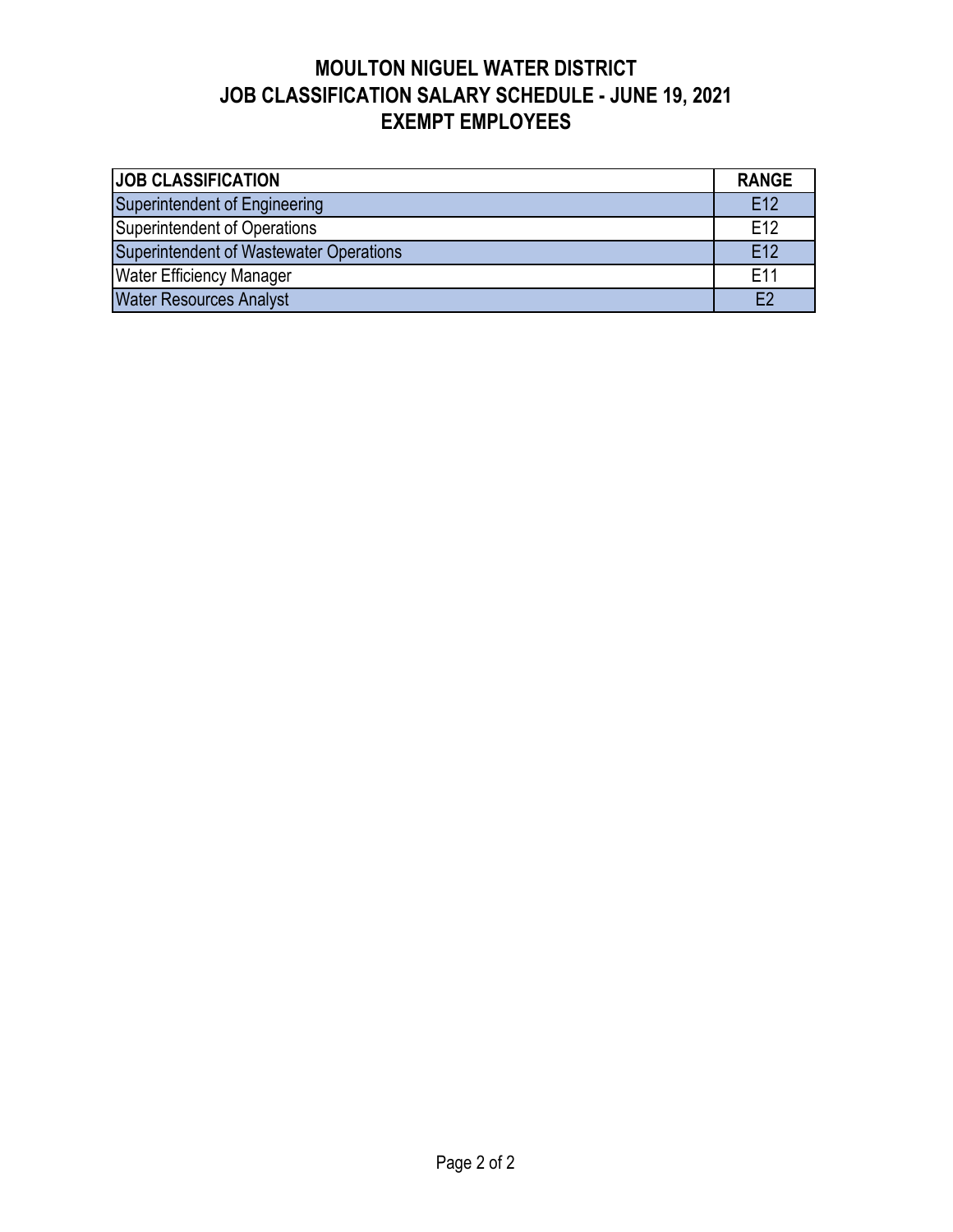| <b>JOB CLASSIFICATION</b>                                                                   | Range          | Frequency | Step 1     | Step 2     | Step 3     | Step 4     | Step 5     | Step 6     | Step 7     | Step 8     | Step 9     | Step 10    | Step 11    | Step 12    | Step 13    | Step 14    | Step 15    | Step 16    |
|---------------------------------------------------------------------------------------------|----------------|-----------|------------|------------|------------|------------|------------|------------|------------|------------|------------|------------|------------|------------|------------|------------|------------|------------|
| Administrative Analyst<br><b>Development Services Specialist</b><br>Human Resources Analyst |                | Monthly   | 6,092.67   | 6,214.00   | 6,338.80   | 6,465.33   | 6,595.33   | 6,727.07   | 6,860.53   | 6,999.20   | 7,137.87   | 7,281.73   | 7,427.33   | 7,574.67   | 7,727.20   | 7,881.47   | 8,039.20   | 8,200.40   |
|                                                                                             | E <sub>1</sub> | Hourly    | 35.15      | 35.85      | 36.57      | 37.30      | 38.05      | 38.81      | 39.58      | 40.38      | 41.18      | 42.01      | 42.85      | 43.70      | 44.58      | 45.47      | 46.38      | 47.31      |
|                                                                                             |                | Annually  | 73,112.00  | 74,568.00  | 76,065.60  | 77,584.00  | 79,144.00  | 80,724.80  | 82,326.40  | 83,990.40  | 85,654.40  | 87,380.80  | 89,128.00  | 90,896.00  | 92,726.40  | 94,577.60  | 96,470.40  | 98,404.80  |
|                                                                                             |                |           |            |            |            |            |            |            |            |            |            |            |            |            |            |            |            |            |
| <b>Contracts Analyst</b><br>Data Scientist                                                  |                | Monthly   | 6,513.87   | 6,643.87   | 6,777.33   | 6,912.53   | 7,051.20   | 7,191.60   | 7,335.47   | 7,482.80   | 7,631.87   | 7,784.40   | 7,940.40   | 8,099.87   | 8,261.07   | 8,425.73   | 8,595.60   | 8,767.20   |
| <b>Financial Data Analyst</b>                                                               | E <sub>2</sub> | Hourly    | 37.58      | 38.33      | 39.10      | 39.88      | 40.68      | 41.49      | 42.32      | 43.17      | 44.03      | 44.91      | 45.81      | 46.73      | 47.66      | 48.61      | 49.59      | 50.58      |
| <b>Water Resources Analyst</b>                                                              |                | Annually  | 78,166.40  | 79,726.40  | 81,328.00  | 82,950.40  | 84,614.40  | 86,299.20  | 88,025.60  | 89,793.60  | 91,582.40  | 93,412.80  | 95,284.80  | 97,198.40  | 99,132.80  | 101,108.80 | 103,147.20 | 105,206.40 |
|                                                                                             |                |           |            |            |            |            |            |            |            |            |            |            |            |            |            |            |            |            |
| <b>Customer Engagement Coordinator</b>                                                      |                | Monthly   | 7,342.40   | 7,489.73   | 7,638.80   | 7,791.33   | 7,947.33   | 8,106.80   | 8,268.00   | 8,434.40   | 8,602.53   | 8,774.13   | 8,950.93   | 9,129.47   | 9,311.47   | 9,498.67   | 9,687.60   | 9,881.73   |
| Sr. Administrative Analyst<br>Sr. Human Resources Analyst                                   | E <sub>3</sub> | Hourly    | 42.36      | 43.21      | 44.07      | 44.95      | 45.85      | 46.77      | 47.70      | 48.66      | 49.63      | 50.62      | 51.64      | 52.67      | 53.72      | 54.80      | 55.89      | 57.01      |
| Sr. Water Efficiency Specialist                                                             |                | Annually  | 88,108.80  | 89,876.80  | 91,665.60  | 93,496.00  | 95,368.00  | 97,281.60  | 99,216.00  | 101,212.80 | 103,230.40 | 105,289.60 | 107,411.20 | 109,553.60 | 111,737.60 | 113,984.00 | 116,251.20 | 118,580.80 |
|                                                                                             |                |           |            |            |            |            |            |            |            |            |            |            |            |            |            |            |            |            |
| Sr. Water Resources Analyst                                                                 | E4             | Monthly   | 7,572.93   | 7,723.73   | 7,879.73   | 8,035.73   | 8,196.93   | 8,361.60   | 8,528.00   | 8,699.60   | 8,872.93   | 9,049.73   | 9,231.73   | 9,415.47   | 9,604.40   | 9,796.80   | 9,992.67   | 10,192.00  |
|                                                                                             |                | Hourly    | 43.69      | 44.56      | 45.46      | 46.36      | 47.29      | 48.24      | 49.20      | 50.19      | 51.19      | 52.21      | 53.26      | 54.32      | 55.41      | 56.52      | 57.65      | 58.80      |
|                                                                                             |                | Annuallv  | 90,875.20  | 92,684.80  | 94,556.80  | 96,428.80  | 98,363.20  | 100,339.20 | 102,336.00 | 104,395.20 | 106,475.20 | 108,596.80 | 110,780.80 | 112,985.60 | 115,252.80 | 117,561.60 | 119,912.00 | 122,304.00 |
|                                                                                             |                |           |            |            |            |            |            |            |            |            |            |            |            |            |            |            |            |            |
| <b>Board Secretary/Executive Assistant</b>                                                  |                | Monthly   | 8,290.53   | 8,456.93   | 8,625.07   | 8,798.40   | 8,973.47   | 9,153.73   | 9,335.73   | 9,522.93   | 9,713.60   | 9,907.73   | 10,105.33  | 10,308.13  | 10,514.40  | 10,724.13  | 10,939.07  | 11,157.47  |
| <b>Communications Coordinator</b><br>Marketing & Social Media Coordinator                   | E4.1           | Hourly    | 47.83      | 48.79      | 49.76      | 50.76      | 51.77      | 52.81      | 53.86      | 54.94      | 56.04      | 57.16      | 58.30      | 59.47      | 60.66      | 61.87      | 63.11      | 64.37      |
| Safety and Compliance Coordinator                                                           |                | Annually  | 99,486.40  | 101,483.20 | 103,500.80 | 105,580.80 | 107,681.60 | 109,844.80 | 112,028.80 | 114,275.20 | 116,563.20 | 118,892.80 | 121,264.00 | 123,697.60 | 126,172.80 | 128,689.60 | 131,268.80 | 133,889.60 |
|                                                                                             |                |           |            |            |            |            |            |            |            |            |            |            |            |            |            |            |            |            |
| <b>GIS Administrator</b>                                                                    |                | Monthly   | 9,042.80   | 9,223.07   | 9,408.53   | 9,595.73   | 9,788.13   | 9,984.00   | 10,183.33  | 10,387.87  | 10,595.87  | 10,807.33  | 11,022.27  | 11,244.13  | 11,467.73  | 11,698.27  | 11,932.27  | 12,169.73  |
| Information Systems Administrator<br><b>Operations Engineer</b>                             | E <sub>5</sub> | Hourly    | 52.17      | 53.21      | 54.28      | 55.36      | 56.47      | 57.60      | 58.75      | 59.93      | 61.13      | 62.35      | 63.59      | 64.87      | 66.16      | 67.49      | 68.84      | 70.21      |
| Regulatory Compliance Coordinator                                                           |                |           | 108,513.60 | 110,676.80 | 112,902.40 |            | 117,457.60 | 119,808.00 | 122,200.00 | 124,654.40 | 127,150.40 | 129,688.00 | 132,267.20 | 134,929.60 | 137,612.80 | 140,379.20 | 143,187.20 | 146,036.80 |
| Sr. Communications Coordinator                                                              |                | Annually  |            |            |            | 115,148.80 |            |            |            |            |            |            |            |            |            |            |            |            |
| Human Resources Manager                                                                     |                |           |            |            |            |            |            |            |            |            |            |            |            |            |            |            |            |            |
| Information Systems Manager                                                                 | E <sub>6</sub> | Monthly   | 9,394.67   | 9,581.87   | 9,774.27   | 9,970.13   | 10,169.47  | 10,372.27  | 10,580.27  | 10,791.73  | 11,006.67  | 11,226.80  | 11,452.13  | 11,680.93  | 11,914.93  | 12,152.40  | 12,396.80  | 12,644.67  |
|                                                                                             |                | Hourly    | 54.20      | 55.28      | 56.39      | 57.52      | 58.67      | 59.84      | 61.04      | 62.26      | 63.50      | 64.77      | 66.07      | 67.39      | 68.74      | 70.11      | 71.52      | 72.95      |
|                                                                                             |                | Annually  | 112,736.00 | 114,982.40 | 117,291.20 | 119,641.60 | 122,033.60 | 124,467.20 | 126,963.20 | 129,500.80 | 132,080.00 | 134,721.60 | 137,425.60 | 140,171.20 | 142,979.20 | 145,828.80 | 148,761.60 | 151,736.00 |

### **These job classifications are Exempt 2% Increase Between Each Step**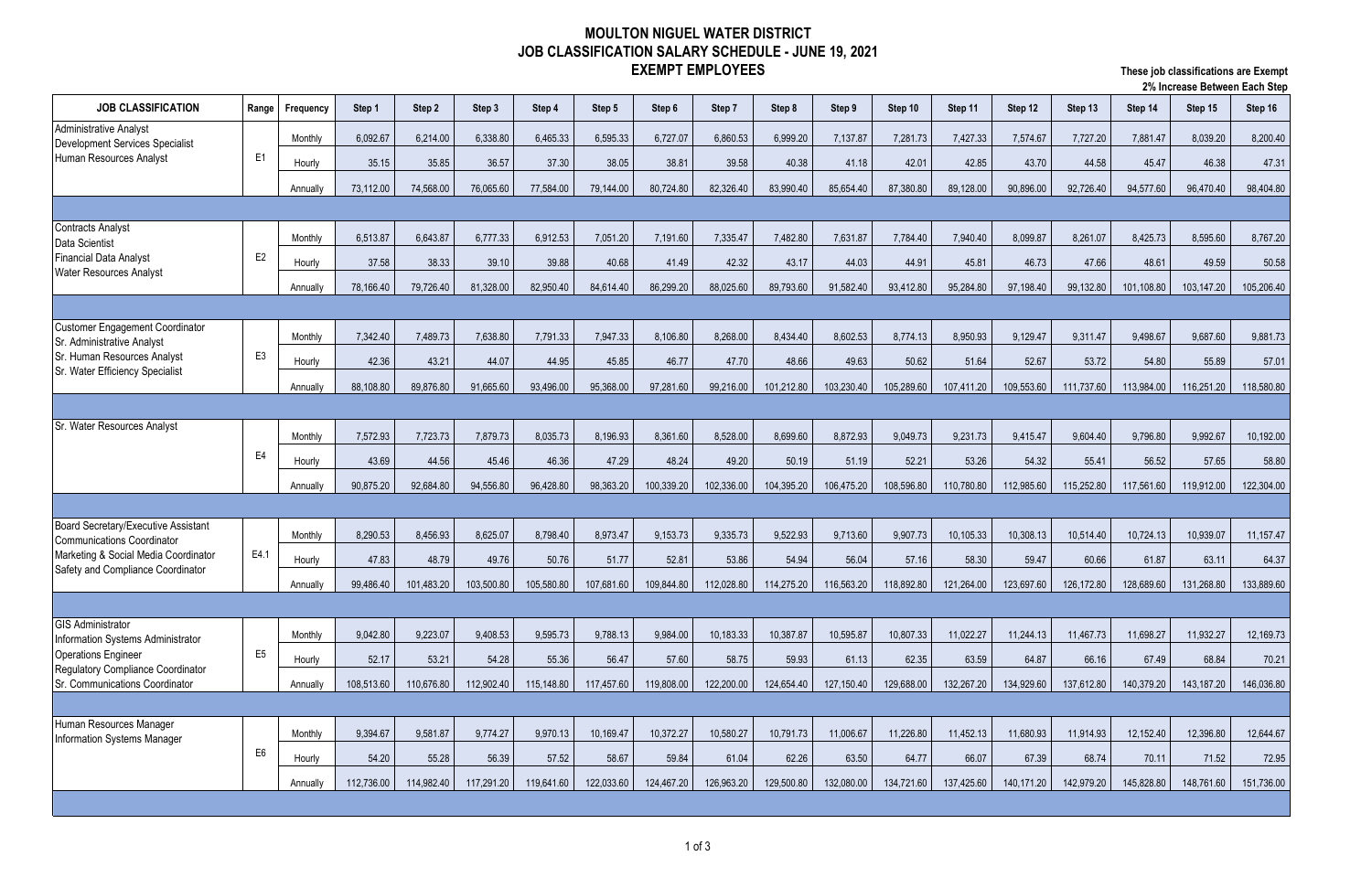### **These job classifications are Exempt 2% Increase Between Each Step**

| <b>JOB CLASSIFICATION</b>                                            | Range          | Frequency | Step 1     | Step 2     | Step 3     | Step 4     | Step 5     | Step 6     | Step 7     | Step 8     | Step 9     | Step 10    | Step 11    | Step 12    | Step 13    | Step 14    | Step 15    | Step 16    |
|----------------------------------------------------------------------|----------------|-----------|------------|------------|------------|------------|------------|------------|------------|------------|------------|------------|------------|------------|------------|------------|------------|------------|
|                                                                      |                | Monthly   | 9,424.13   | 9,613.07   | 9,805.47   | 10,001.33  | 10,200.67  | 10,405.20  | 10,613.20  | 10,824.67  | 11,041.33  | 11,263.20  | 11,488.53  | 11,717.33  | 11,951.33  | 12,190.53  | 12,434.93  | 12,682.80  |
|                                                                      | E6.1           | Hourly    | 54.37      | 55.46      | 56.57      | 57.70      | 58.85      | 60.03      | 61.23      | 62.45      | 63.70      | 64.98      | 66.28      | 67.60      | 68.95      | 70.33      | 71.74      | 73.17      |
|                                                                      |                | Annually  | 113,089.60 | 115,356.80 | 117,665.60 | 120,016.00 | 122,408.00 | 124,862.40 | 127,358.40 | 129,896.00 | 132,496.00 | 135,158.40 | 137,862.40 | 140,608.00 | 143,416.00 | 146,286.40 | 149,219.20 | 152,193.60 |
|                                                                      |                |           |            |            |            |            |            |            |            |            |            |            |            |            |            |            |            |            |
|                                                                      |                | Monthly   | 9,642.53   | 9,834.93   | 10,032.53  | 10,233.60  | 10,438.13  | 10,646.13  | 10,859.33  | 11,076.00  | 11,297.87  | 11,523.20  | 11,753.73  | 11,989.47  | 12,228.67  | 12,473.07  | 12,722.67  | 12,977.47  |
|                                                                      | E7             | Hourly    | 55.63      | 56.74      | 57.88      | 59.04      | 60.22      | 61.42      | 62.65      | 63.90      | 65.18      | 66.48      | 67.81      | 69.17      | 70.55      | 71.96      | 73.40      | 74.87      |
|                                                                      |                | Annually  | 115,710.40 | 118,019.20 | 120,390.40 | 122,803.20 | 125,257.60 | 127,753.60 | 130,312.00 | 132,912.00 | 135,574.40 | 138,278.40 | 141,044.80 | 143,873.60 | 146,744.00 | 149,676.80 | 152,672.00 | 155,729.60 |
|                                                                      |                |           |            |            |            |            |            |            |            |            |            |            |            |            |            |            |            |            |
| Senior Engineer                                                      |                | Monthly   | 9,729.20   | 9,923.33   | 10,122.67  | 10,325.47  | 10,531.73  | 10,741.47  | 10,956.40  | 11,176.53  | 11,400.13  | 11,627.20  | 11,859.47  | 12,096.93  | 12,339.60  | 12,585.73  | 12,837.07  | 13,093.60  |
| Senior Water Resources Planner                                       | E <sub>8</sub> | Hourly    | 56.13      | 57.25      | 58.40      | 59.57      | 60.76      | 61.97      | 63.21      | 64.48      | 65.77      | 67.08      | 68.42      | 69.79      | 71.19      | 72.61      | 74.06      | 75.54      |
|                                                                      |                | Annually  | 116,750.40 | 119,080.00 | 121,472.00 | 123,905.60 | 126,380.80 | 128,897.60 | 131,476.80 | 134,118.40 | 136,801.60 | 139,526.40 | 142,313.60 | 145,163.20 | 148,075.20 | 151,028.80 | 154,044.80 | 157,123.20 |
|                                                                      |                |           |            |            |            |            |            |            |            |            |            |            |            |            |            |            |            |            |
|                                                                      |                | Monthly   | 10,060.27  | 10,261.33  | 10,465.87  | 10,675.60  | 10,888.80  | 11,107.20  | 11,329.07  | 11,556.13  | 11,786.67  | 12,022.40  | 12,263.33  | 12,509.47  | 12,759.07  | 13,013.87  | 13,273.87  | 13,539.07  |
|                                                                      | E <sub>9</sub> | Hourly    | 58.04      | 59.20      | 60.38      | 61.59      | 62.82      | 64.08      | 65.36      | 66.67      | 68.00      | 69.36      | 70.75      | 72.17      | 73.61      | 75.08      | 76.58      | 78.11      |
|                                                                      |                |           | 120,723.20 | 123,136.00 | 125,590.40 | 128,107.20 | 130,665.60 | 133,286.40 |            | 138,673.60 | 141,440.00 | 144,268.80 | 147,160.00 | 150,113.60 | 153,108.80 | 156,166.40 | 159,286.40 | 162,468.80 |
|                                                                      |                | Annually  |            |            |            |            |            |            | 135,948.80 |            |            |            |            |            |            |            |            |            |
|                                                                      |                |           |            |            |            |            |            |            |            |            |            |            |            |            |            |            |            |            |
|                                                                      | E10            | Monthly   | 10,081.07  | 10,282.13  | 10,488.40  | 10,698.13  | 10,911.33  | 11,129.73  | 11,353.33  | 11,580.40  | 11,810.93  | 12,048.40  | 12,289.33  | 12,533.73  | 12,785.07  | 13,041.60  | 13,301.60  | 13,568.53  |
|                                                                      |                | Hourly    | 58.16      | 59.32      | 60.51      | 61.72      | 62.95      | 64.21      | 65.50      | 66.81      | 68.14      | 69.51      | 70.90      | 72.31      | 73.76      | 75.24      | 76.74      | 78.28      |
|                                                                      |                | Annually  | 120,972.80 | 123,385.60 | 125,860.80 | 128,377.60 | 130,936.00 | 133,556.80 | 136,240.00 | 138,964.80 | 141,731.20 | 144,580.80 | 147,472.00 | 150,404.80 | 153,420.80 | 156,499.20 | 159,619.20 | 162,822.40 |
| Communications Manager                                               |                |           |            |            |            |            |            |            |            |            |            |            |            |            |            |            |            |            |
| <b>Financial Planning Manager</b><br><b>Water Efficiency Manager</b> | E11            | Monthly   | 10,112.27  | 10,315.07  | 10,521.33  | 10,731.07  | 10,946.00  | 11,164.40  | 11,388.00  | 11,615.07  | 11,847.33  | 12,084.80  | 12,327.47  | 12,573.60  | 12,824.93  | 13,081.47  | 13,343.20  | 13,610.13  |
|                                                                      |                | Hourly    | 58.34      | 59.51      | 60.70      | 61.91      | 63.15      | 64.41      | 65.70      | 67.01      | 68.35      | 69.72      | 71.12      | 72.54      | 73.99      | 75.47      | 76.98      | 78.52      |
|                                                                      |                | Annually  | 121,347.20 | 123,780.80 | 126,256.00 | 128,772.80 | 131,352.00 | 133,972.80 | 136,656.00 | 139,380.80 | 142,168.00 | 145,017.60 | 147,929.60 | 150,883.20 | 153,899.20 | 156,977.60 | 160,118.40 | 163,321.60 |
| Superintendent of Engineering                                        |                |           |            |            |            |            |            |            |            |            |            |            |            |            |            |            |            |            |
| Superintendent of Operations                                         |                | Monthly   | 10,325.47  | 10,531.73  | 10,743.20  | 10,958.13  | 11,176.53  | 11,400.13  | 11,628.93  | 11,861.20  | 12,098.67  | 12,339.60  | 12,587.47  | 12,838.80  | 13,095.33  | 13,357.07  | 13,624.00  | 13,896.13  |
| Superintendent of Wastewater Operations                              | E12            | Hourly    | 59.57      | 60.76      | 61.98      | 63.22      | 64.48      | 65.77      | 67.09      | 68.43      | 69.80      | 71.19      | 72.62      | 74.07      | 75.55      | 77.06      | 78.60      | 80.17      |
|                                                                      |                | Annually  | 123,905.60 | 126,380.80 | 128,918.40 | 131,497.60 | 134,118.40 | 136,801.60 | 139,547.20 | 142,334.40 | 145,184.00 | 148,075.20 | 151,049.60 | 154,065.60 | 157,144.00 | 160,284.80 | 163,488.00 | 166,753.60 |